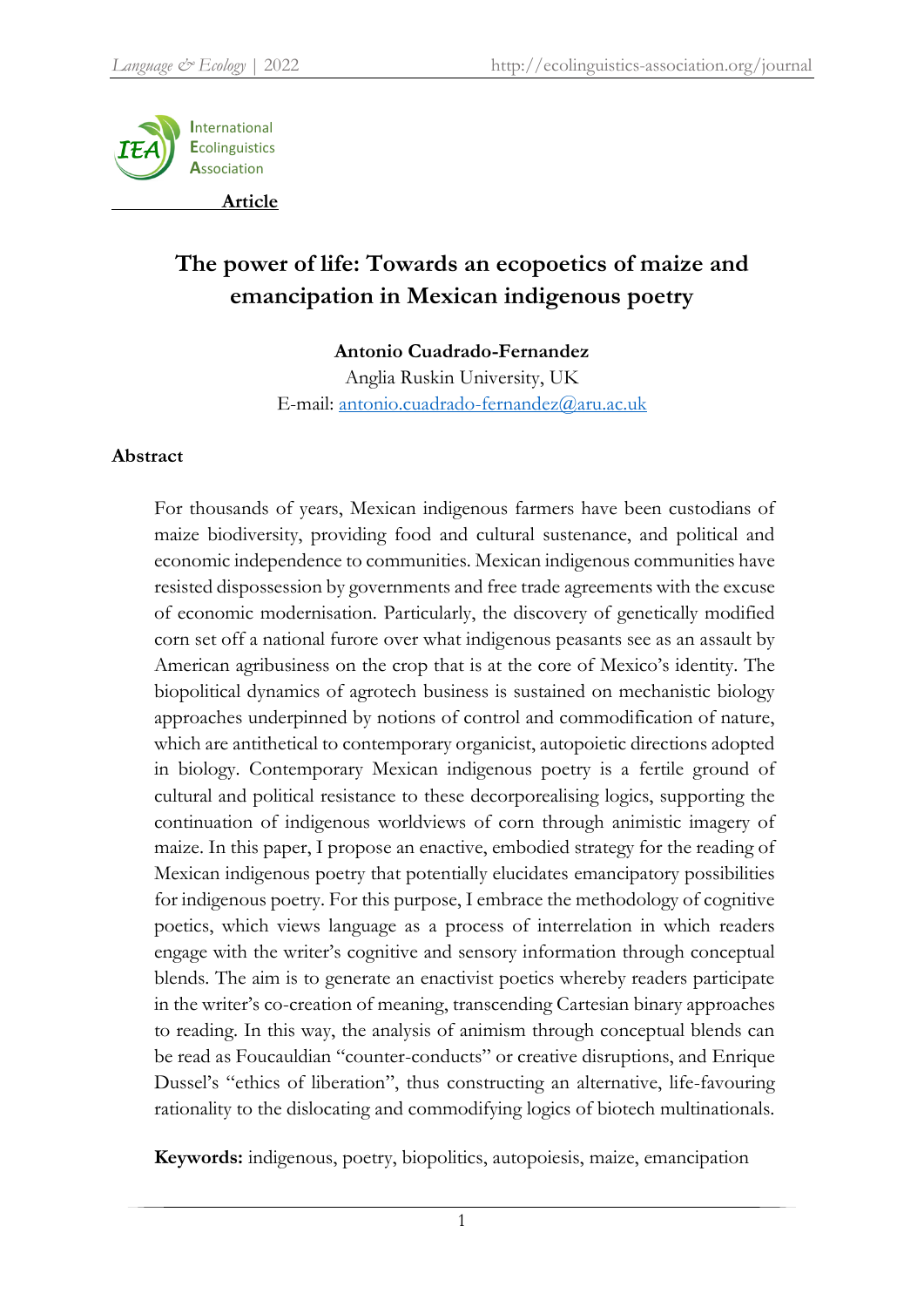# **1. Introduction**

*De maíz amarillo y de maíz blanco se hizo su carne; de masa de maíz se hicieron los brazos y las piernas del hombre. Únicamente masa de maíz entró en la carne de nuestros padres*…

(Arqueología Mexicana, 2020)

The *Popol Vuh* is a compendium of creation stories that recount Maya's cosmology, that is, the nature, civilisation and life of the K'iche' Maya before the arrival of Christianity. As the quote above indicates, maize was a crucial dietary element of the Mayan people and thus an inextricable constituent of Mayan cosmovision until today. As in many creation stories, humans and nature appear as constitutive units of each other, a symbiotic alliance that centres human and non-human life in a mutually dependent horizon of responsibility, respect and care: in the *Popol Vuh*, the flesh and spirit of human beings are made of maize, endowing Mayan ancestors with intimate knowledge about its cultural and organic value which would eventually embrace "250 pueblos de diferente lengua, habitando un territorio de gran diversidad natural y unidos por una for ma de vida tejida alrededor del cultivo del maíz" [250 peoples of different languages inhabiting a territory of great biodiversity, linked by a way of life woven around maize cultivation] (Carrillo Trueba, 2009, p. 8).

Thus, indigenous farmers and their ancestors have thousands of years of experience selecting and breeding maize to meet their environment, as expressed in the Manifesto put forward by La Via Campesina, one of the most important international peasant's associations:

… [p]easant systems for rediscovering, re-valuing, conserving and exchanging seeds, together with local adaptation due to the local selection and reproduction in farmers' fields, maintain and increase the genetic biodiversity that underlies our world food systems and gives us the required capacity and flexibility to address diverse environments, a changing climate and hunger in the world. (La Via Campesina, 2011)

Maize is thus crucial for indigenous food sovereignty and food security worldwide, and especially for Mexican indigenous communities. The trouble begins with successive Mexican governments' attempts since the 1960s at aligning the country's agricultural produce to international markets, favouring the interests of multinational corporations and the appropriation by biogenetic multinationals of its most crucial grain, corn, turning its seeds into commodities. This process was fully implemented when the neoliberal economic treaties like the North American Free Trade Agreement (NAFTA) came into effect in 1994. These trade agreements exemplify a dichotomy that lies at the base of Mexican indigenous struggle for food sovereignty: peasant versus entrepreneurial farming. Whereas the former provides the world with at least 70 % of its food (Samberg et al., 2016), and is "also able to successfully adapt itself to a bewildering range of contrasting ecological and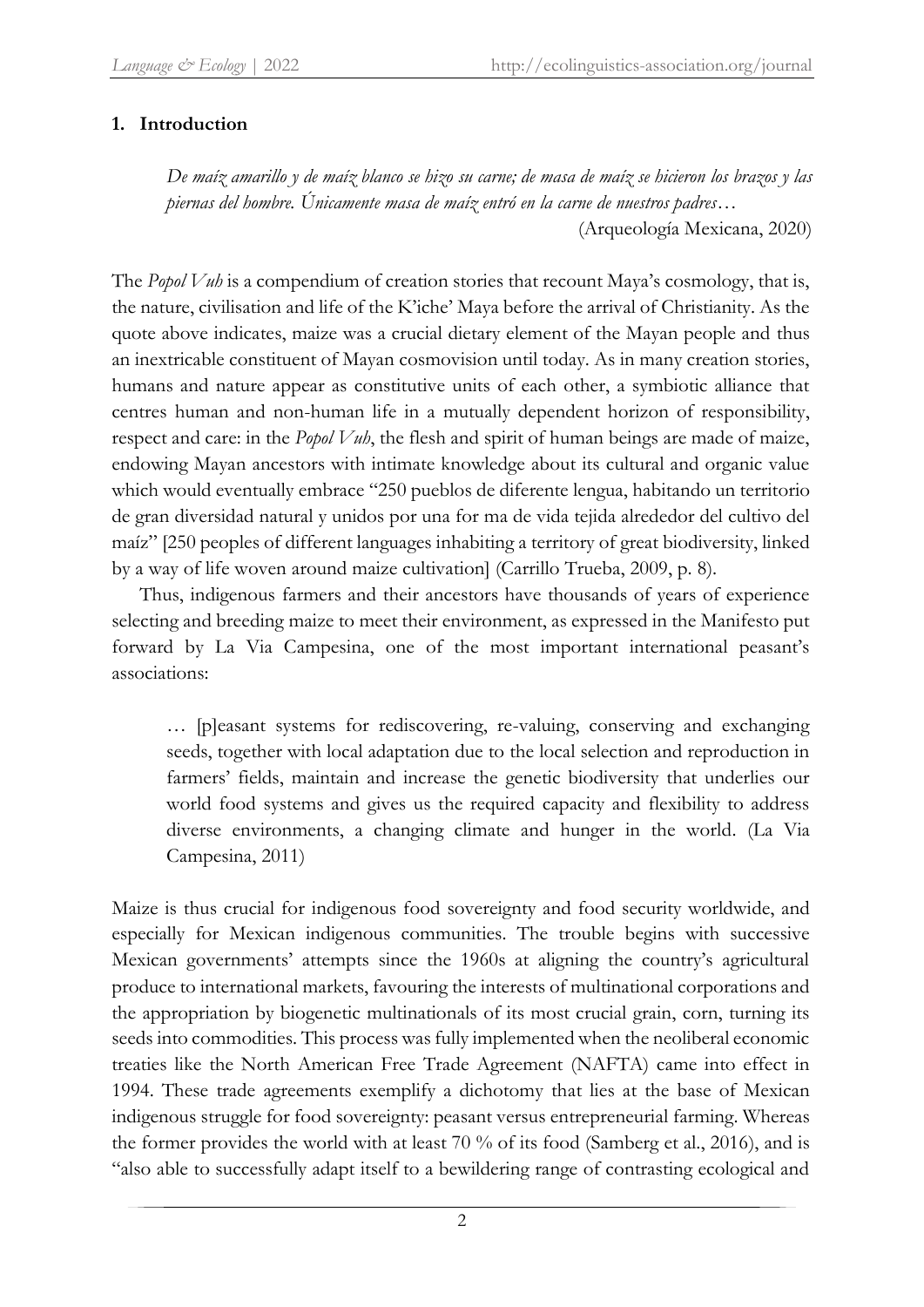socio-economic conditions" (Van der Ploeg, 2017, p. 4), the latter "is a major threat to peasant farming […], it is at odds with the new scarcities that society at large is facing (climate, water, employment, food) […] it is grounded on more or less permanent commodity flows" (ibid., pp. 4, 6).

Mexican indigenous land workers have been waging a long war for the preservation of their food sovereignty against biotechnology giants like Monsanto and DuPont: cheap imports or genetically modified seeds of maize threaten the ancestral livelihood of indigenous farmers who rely on stocks of a diversified maize (adapted to every microclimate of the region) and seeds that are passed on from generation to generation. Unfortunately, the consequences for these indigenous farmers too often fall well out of the techno-utopia with which agribusiness sells its apparently miraculous golden grain: exodus from their ancestral land, poverty and marginalisation, and the incalculable loss for humanity of thousands of years old knowledge of biodiversity. Thus, Mexican indigenous farmers refuse to become dependent on patented seeds of biotechnology companies and their pesticides, which, from a biological perspective, perpetuates mechanistic/Cartesian worldviews, disrupting the ongoing, enactive, holistic, reciprocal cycle of life of which Mexican indigenous communities are custodians. In this way, the farmers' ancestral embodied connection to the land is lost to the regulative abstraction of stock market shares.

Two of the indigenous Mexican poets who have articulated powerful artistic responses against multinationals' appropriation of seeds are Mikeas Sánchez (from the Zoque people), and Natalia Toledo (Zapotec people) whose imagery of humanised corn precisely invokes embodied, entangled, and autopoietic interactions with nature in its mutually constitutive configuration.

The purpose of this paper is the creation of an emancipatory method of reading animistic imagery of corn in indigenous poetry that challenges the decorporealising mechanistic logics of contemporary biopolitics through an embodied approach to indigenous poetry as an organic, autopoietic, enactive system based on reciprocal structural coupling, of which cognitive metaphor is a crucial element. The concept of enactivism is used by poet and researcher Mari-Lou Rowley, whose papers "Ecopoetics as Enactivist Poetics" and "Poetic Enactivism: Poetry as an Organic Emergent System" open the path to the conception of poetry as a process of co-creation. In other words, Rowley draws from the work of biologists Humberto Maturana and Francisco Varela, who coined the term "enactivism" (Varela et al., 1992, p. 5) to suggest that creative and biological processes are both based in the dynamic interaction between organisms and their environments. Similarly, cognitive and embodiment theories conceive of language, body and environment as interconnected processes (Stockwell, 2002, p. 5). The poetic analysis focuses thus on the readers' embodied journey through the writer's cognitive and sensory engagement with humanised maize, which is projected onto the text through conceptual blends. In this sense, conceptual blend is the mental operation where meaning takes place, and where reader and text interact in an autopoietic fashion, that is, enacting each other in a creative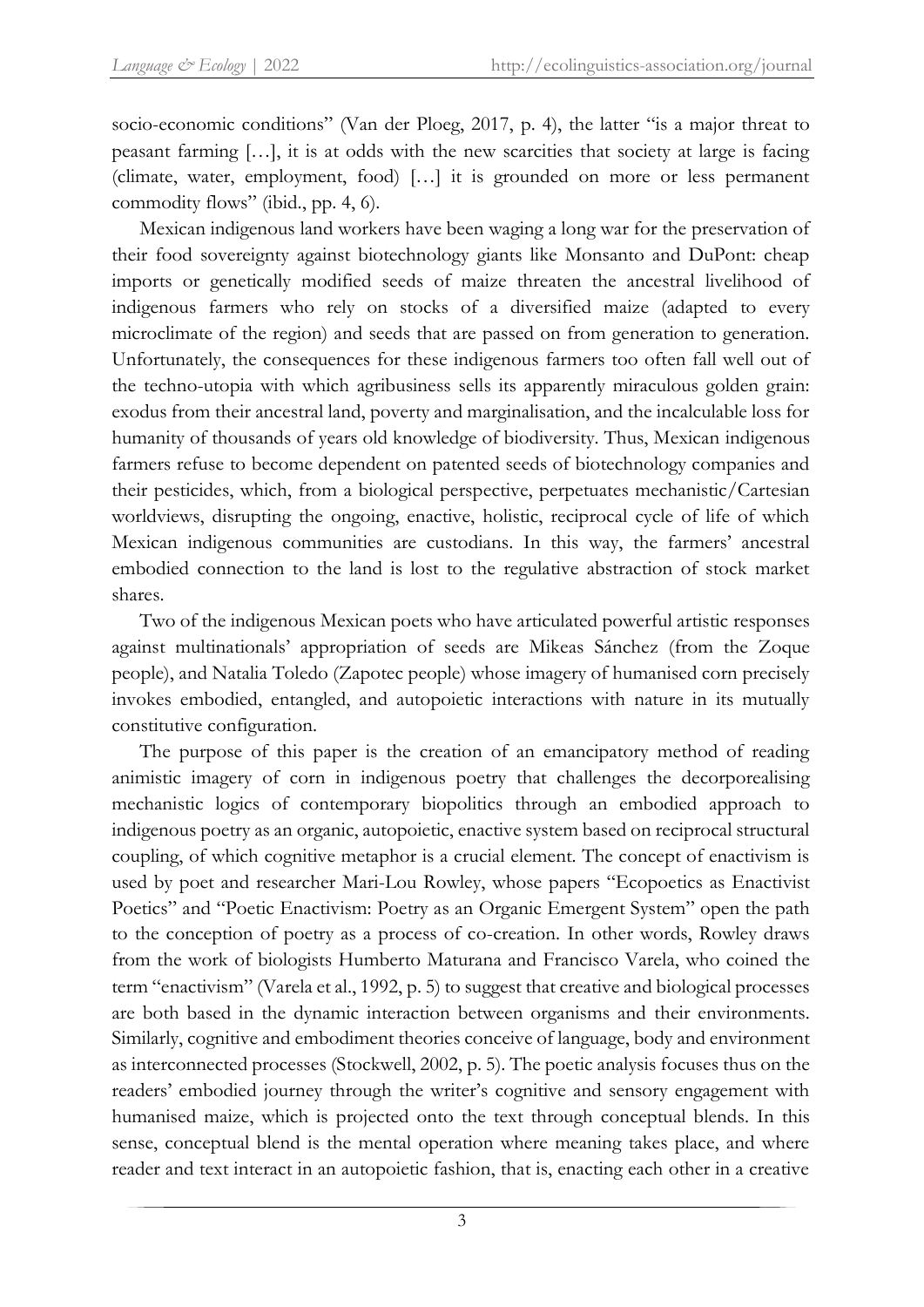process.

This method of reading escapes the Cartesian feeling/thought dichotomy pervading much of contemporary literary critique (Armstrong, 2000, p. 87), and ties in with Michel Foucault's notion of counter-conduct (Foucault, 2009, p. 201) and Enrique Dussel's notion of material principle of ethics (Dussel, 1998, p. 131). Both theories propose strategic articulations that ceaselessly escape biopolitical totalisation and abstraction and thus might powerfully contribute to the establishment of animistic indigenous poetry in the 21st century as an alternative rationality that fosters emancipation and the continuation of biological and cultural life against the power-ridden, death-laden logics of biotechnology.

For this purpose, the first section focuses on the convoluted history of Mexican maize and on the threat that agribusiness corporations pose on the survival of indigenous local knowledge of maize. In line with indigenous perspectives, new approaches from the field of biology allow us to conceive of organic life as an enactive and regenerative force based on the interaction between organisms and environment. I use Mexican indigenous poetry as an example of an emergent system of interaction between the writers' body and mind, language, and world. The two following sections offer an overview of the methodology used in the analysis of Sánchez's and Toledo's poems. Particularly, I pay attention to how conceptual blending enacts the recorporealising poetics that subverts the disempowering consequences of the abstract rationalism sustaining agribusiness. Finally, I claim it is possible to construct an alternative, life-favouring rationality to the dislocating and commodifying logics of biotech multinationals for the reading and writing of indigenous Mexican poetry.

# **2. Maize, culture and biopolitics**

The elusive and compelling concept of biopolitics refers to a political rationality which takes the administration of life and populations as its subject "to ensure, sustain, and multiply life, to put this life in order" (Foucault, 1976, p. 138) through the application of discursive practices. From this perspective, Monsanto's monopolisation of Mexican maize seeds might constitute an attempt at mechanistically reorganising population and natural resources "for the integration of both into economic systems" (Hindmarsh, 2005, p. 4). Likewise, according to Cummings and Ho, attempts at controlling nature through genetic engineering as a mechanistic, commodifying approach "offers a simplistic, reductionist description [of life] which is a travesty of the interdependence and complexity of organic reality" (Ho, 2000).

In "Song of the Cornfield", Mexican-Chilean poet Gabriela Mistral elevates such interconnectedness with the graciousness of humanised corn in showing its capacity to sing, laugh and even hope: "The cornfield sings in the wind / green, green with hope […] and in the wind she laughs entirely / with her unmeasurable laughter" (My translation, Biblioteca Nacional Digital). In this scenario, the frontline of Mexican indigenous resistance for their food sovereignty lies in resisting the biopolitical control of human (e.g.,

4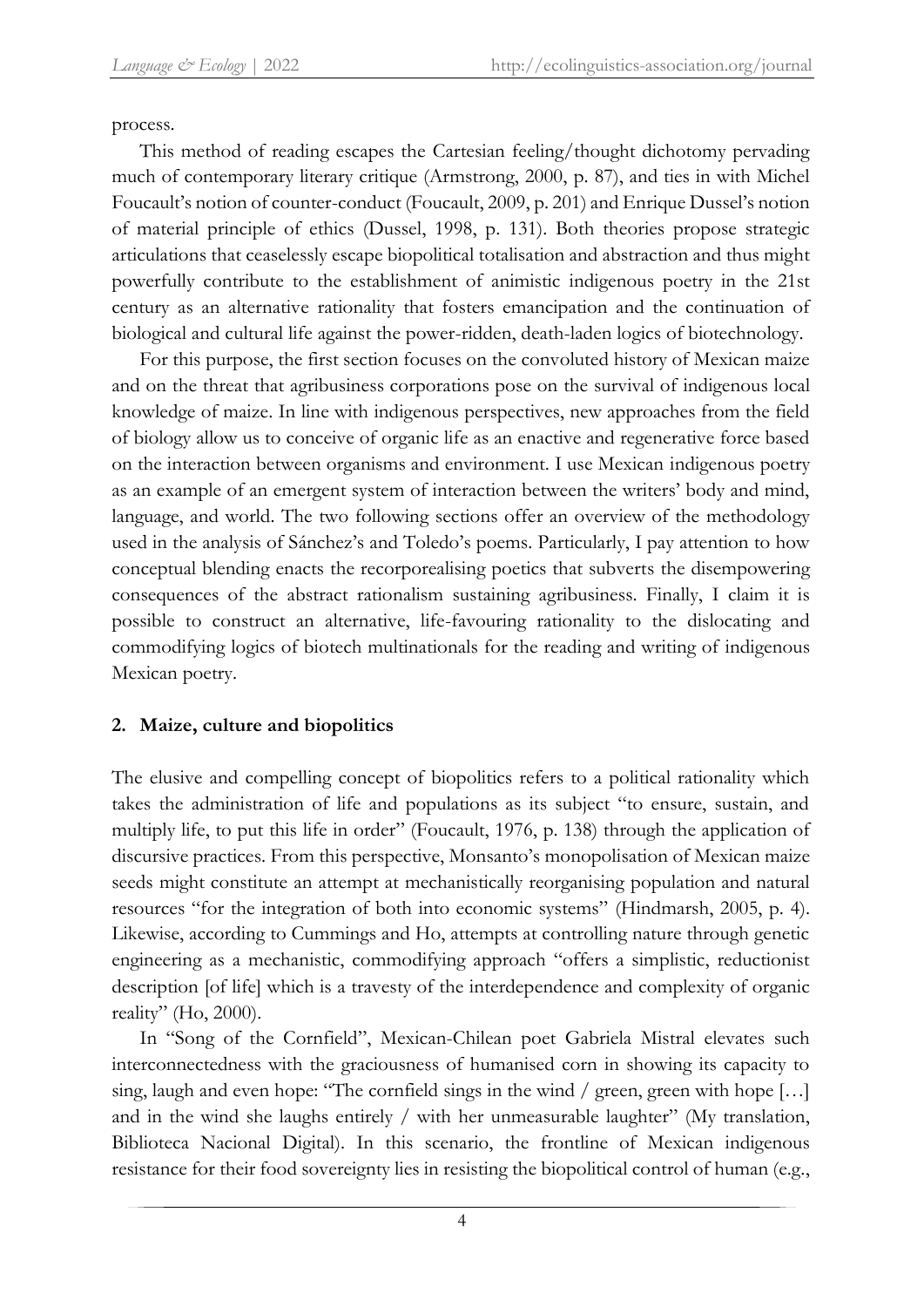control of the Mexican indigenous populations) and non-human life (control and modification of maize's DNA). Whereas Monsanto and DuPont aim to "foster life" by appropriating and modifying the genetic code of maize for economic ambitions, the Mexican government and global food industries implemented biopolitical strategies to impose a "civilising" process of indigenous communities and low-income populations by which traditional means of nutrition and food habits were meant to be progressively substituted by western consumption patterns (Lutz, 2012, p. 93). In this way, the life of local, indigenous communities is "disallowed", as local knowledge of maize is progressively displaced and with it, an entire epistemological framework of sustainable life and biodiversity, which constitutes what philosopher Boaventura de Sousa Santos calls an "epistemicide", that is, the call for cognitive justice to indigenous peoples across the world whose worldviews have been systematically ignored, marginalised or simply annihilated (de Sousa Santos, 2010, p. 57).

Ho and Cumming's claim that organic life is complex and interwoven resonates with contemporary theories of evolutionary biology which, in general terms, propose that organic life emerges as a co-constitutive process between a system and a medium. In other words, according to enactive theories of life, cognition emerges from the interaction between organisms and their environment (Thompson, 2007, p. 37). Particularly, the concept of autopoiesis coined by Maturana and Varela brings to the fore the capacity of life to continually generate and maintain itself, which also underpins the concept of peasant farming, described by Van der Ploeg as a type of farming that "cares for nature and it also cares about the links that relate it to wider society" (2017, p. 5), strengthening thus the autopoietic circularity that sustains life.

The theory of autopoiesis has had an impact beyond the field of biology, extending into sociology, politics, art and creativity. In this respect, it is possible to conceive of poetry as an emergent system if we consider all the actors involved as co-creators, that is, if the power and energy of a poem springs from the interaction between sign, text, and interpretation between reader, poet and environment which thus occurs in organisms as in species. This is beautifully illustrated by Nahuatl poet Juan Hernández Ramírez in his poem "Ear of Corn": "[...] The sun's hair burns / on the corn's body [...] / Yellow, white, black, red / her skin's overtones / The grain of corn" (Zocalo Poets, 2012). In this humanised universe, not only is corn presented as an extension of the human body (i.e. body, skin), but also as a luminous display of corn's biodiverse panoply. Undoubtedly, these celebratory lines exemplify Hernández's cognitive resistance to the cultural and biological erasure imposed in the name of progress and modernity.

Thus, as part of the contribution of indigenous knowledge to an alternative rationality, animism needs to be rethought not as the Cartesian endowment of life into an object, but, as eminent anthropologist Tim Ingold claims, as "the dynamic, transformative potential of the entire field of relations within which beings of all kinds, more or less person-like or thing-like, continually, and reciprocally bring one another into existence" (Ingold, 2011, p. 68). Ingold's claim resonates with the lines of "The Word" by Mè´phàà poet Hubert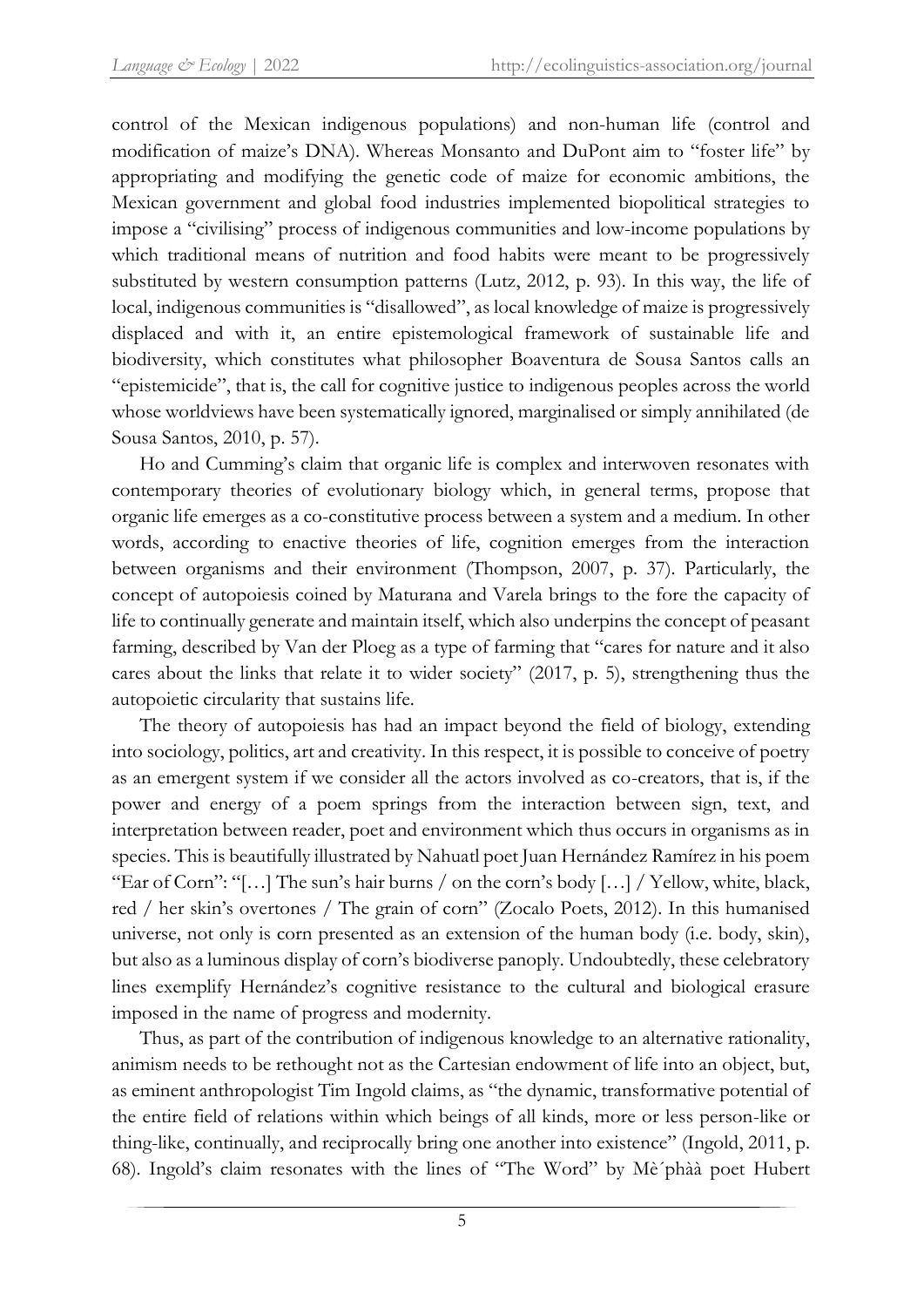Matiúwàa's: "[...] let bone listen to the grey rock, / let us spread the great corn sheaf's breath / and share a path with other flesh that speaks […]" (Latin American Literature Today, 2017). This poetic fragment shows that, as is customary in indigenous cultures, the distinction between language and the physical world is circular, that is, they are mutually constitutive, forming a continuum of life (i.e., "share a path with other flesh that speaks").

Maturana's notion of life as a co-emergent process of interaction between organisms and environment resonates with Enrique Dussel's first principle of ethics, the material, according to which emancipation is concerned with "the human being reproducing its physical, spiritual, and cultural life in its material content" (Dussel, 1998, p. 131) and similarly echoes Van der Ploeg's claim that "the capacity of farmers to know, deal with, develop and convert living nature into food […] allows for autonomy and control over production and development" (2017, p. 5). The three potentially emancipatory proposals mentioned above challenge the fundamental tenets of Cartesian dualism on which modernity was founded, opening up avenues of growth and resilience for indigenous culture into the 21st century. In the next section I investigate the translation of these emancipatory processes into the reading of poetry.

# **3. Maize, conceptual blending and enactivism**

Mikeas Sánchez is a bilingual poet, Zoque translator, and radio producer. She was born in 1980 in a small village called Tujsübajk (River of Green Water), located in Chapultenango, Chiapas, which she had to abandon as a child due to the eruption of Chichonal in 1981. She has published five books of poems that have been translated into Catalan, Italian, German, Maya, Portuguese and English. In 2004 she was awarded the Pat O'tan Indigenous Poetry Prize, and in 2005 she won the first prize in narrative "Y el Bolom dice" (Enciclopedia de la Literatura en Mexico, 2018). She was born in the heart of the Zoque culture and received her spiritual and cultural nurturing form her mother's narrations.

The imagery of maize projected in Sánchez's poetry is imbued with the oral dynamics and communal wisdom of Zoque cosmovisions. Her luscious imagery invites readers to establish a fully cognitive and sensory involvement with the writer's embodied experiences. How can the reading of an indigenous poem become a space of emancipatory possibilities? How is it possible to create a form of reading an indigenous poem where the "other" is interpellated and their critical voice can be heard? How can a poem analysis challenge the decorporealising logics of Cartesian dualism? First, the objective of establishing a reading practice of indigenous poetry that generates emancipatory dynamics requires the decolonisation of the very act of reading in the terms suggested by eminent literary critic Isobel Armstrong:

Critique supported by the feeling/thought dichotomy actually rests on an account of the text as *outside*, something external that needs to be grasped — or warded off. Despite the anti-positivist language of so much modern criticism and theory, the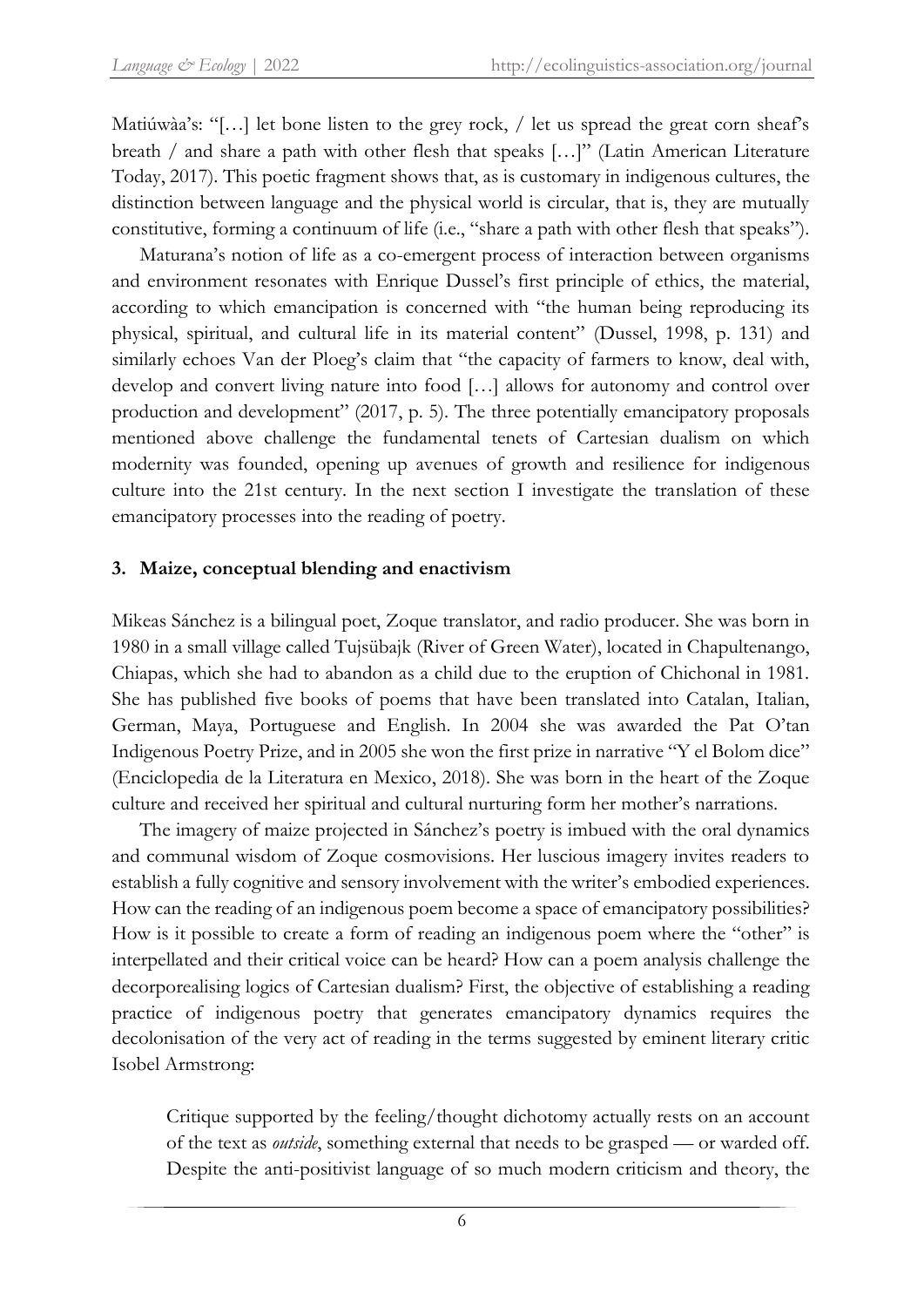text is seen as other: it is object to a Kantian subject who stands over against the world in a position of power. This is distance reading, not close reading. (Armstrong, 2000, p. 87)

Secondly, Dussel's notion of the analectic as a radical, ethical involvement for and with the oppressed other (Dussel, 1991, pp. 187-188) creates the possibility of a somatic encounter between reader and writer through the writer's embodied cognitive and sensory information revealed in the analysis.

Thirdly, the resources of cognitive poetics/linguistics and neurophenomenology and biopoetics can be useful in the creation of an enactive and recorporealising poetics that subverts the disempowering effects of biopolitical colonialism. Recent advances in cognitive poetics and linguistics focus on the intersubjectivity of the reading experience, and also on the notion of context, which in cognitive poetics refers to the experience of reading literature "as if a threshold is crossed and readers can project their minds into the other world, find their way around there, and fill out the rich detail between the words of the text on the basis of real-life experience and knowledge" (Stockwell, 2002, p. 41). The importance of this assertion lies in the embodied nature of indigenous poetry in question: in addition to a wealth of intertextual dialogues with western and non-western poetic traditions, this poetry is characterised by the creation of powerfully evoking, sensuous environments inherited from their own oral traditions, all of which invite readers to recreate and co-create. Thus, the reading strategy for the animistic imagery of corn projected in the poems requires an attuning of the senses with the text-world created in the poem, a kind of experience like a walk around the text, where readers spend time with the diffuse, emotional atmosphere generated by the landscape (Tsur, 2002, p. 288). Tsur suggests that writers tend to "generate the unique, diffuse character of emotions" by evoking "in the reader's imagination a landscape in which orientation takes place" (2002, p. 285). According to Tsur, this is possible with a delayed categorisation type of reading (ibid., p. 288), one which involves spending time with the diffuse, emotional atmosphere generated by the poem, as opposed to a rapid categorisation reading style that favours "packing" the sensory information into a verbal label.

In this journey through the text, readers find orientation in the text through deictic markers. Cognitive deixis refers thus to the expressions that help readers understand how the poem's rich context can be recreated as they find orientation in the text. Stockwell describes four types of deixis: perceptual, spatial, temporal, and relational. Perceptual deixis involves expressions relating to the participants in the text such as personal pronouns "I/me/you/they/it"; demonstratives "these/those"; and definite articles and definite reference. Temporal deixis involves those expressions referring to time, such as adverbs like "today/yesterday/soon/later" and locatives "in my youth", "after three weeks", etc. Finally, relational deixis refers to the social relationship between authors and readers, for the particular purpose of this thesis. Relational deixis includes naming and address conventions, evaluative word choices and expressions of points of view and focalisations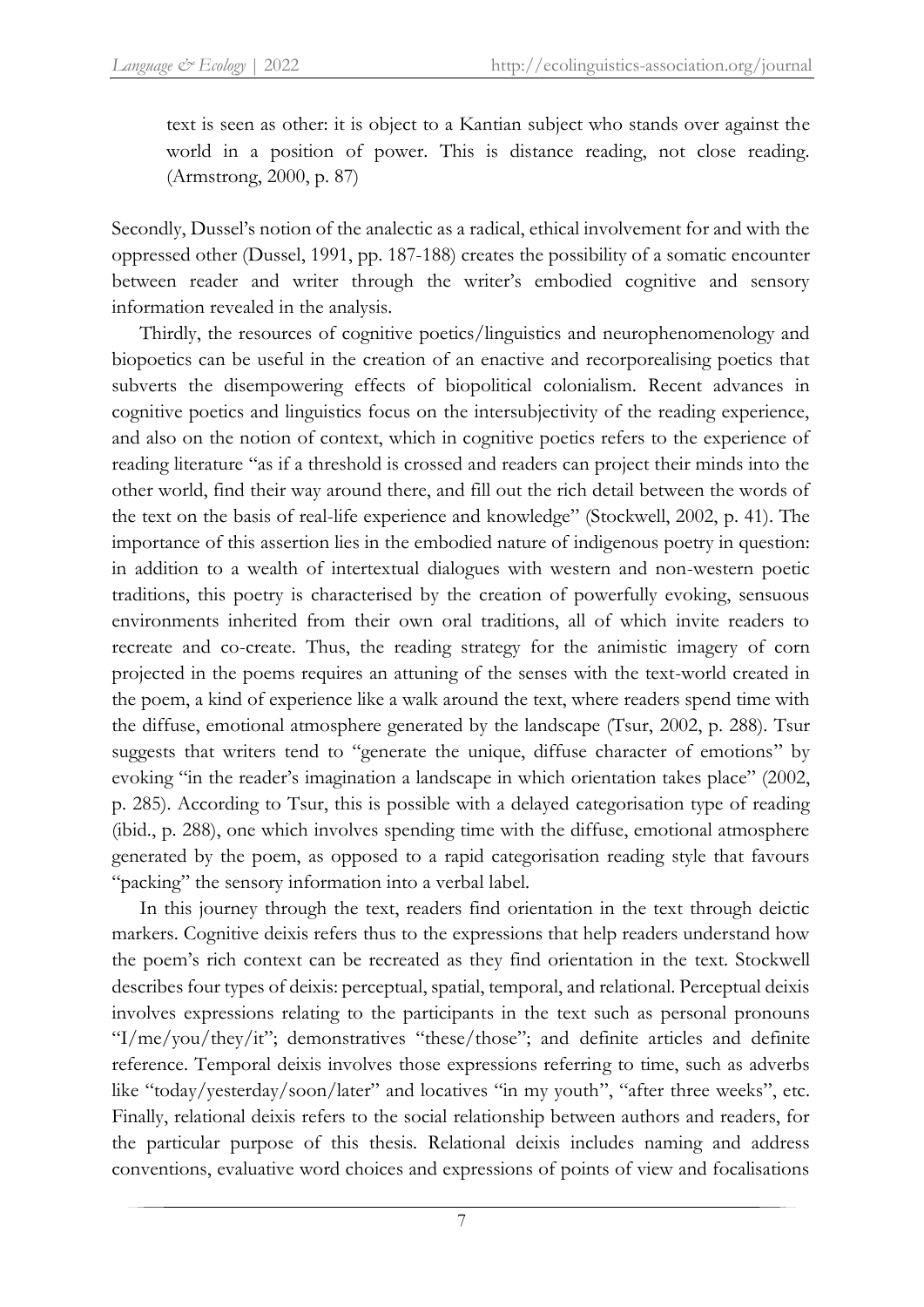(Stockwell, 2002, p. 45).

The reading strategy developed in the reader's journey through the textual environments enacted in the animistic imagery of maize, helps them engage with conceptual blends: these are the mental semi-conscious operations that help humans make sense of the world, and they are usually built on locative expressions of place, and expressions of time as deictic markers. In other words, conceptual blends are responsible for language creativity, and they are the space where the reader, the text and the world interact: "Conceptual blending involves a network of mental spaces […]. The spaces that provide the content grounded in experience are referred to as 'input spaces'. In contrast, the mental space that gives rise to novel or emergent meaning is termed the 'blend'." (Evans, 2015, p. 167). The concept of "blends" originates in the framework of ongoing research in the field of cognitive linguistics. The proponents of Blending Theory expand the conception of conceptual metaphor, which is conceived as a unidirectional mapping between two conceptual structures (source and target), as sustained by proponents of Metaphor Theory. Conversely, the proponents of Blending Theory assume a four-space model which consists of input spaces, a generic space, a blend, and a resulting emergent structure (Fauconnier, 1997, p. 149). The cross-space mapping consists of two (or even more) input spaces which, according to Evans, "provide the content grounded in experience" (2015, p. 167). In this phase of blending, there is a mapping of counterparts between the input spaces. In the generic space, the conceptual structure shared by the two inputs is mapped. In the blend, the input spaces are partially projected, which gives rise to a new, emergent structure. This new emergent structure contains elements of both inputs, but it is neither one nor the other; rather, the new emergent structure "makes new relations available that did not exist in the separate inputs" (Fauconnier, 1997, p. 150).

In this sense, conceptual blending might be seen as a sort of experiential structure that emerges from the coupling of mind, body, and environment, which in turn is enacted by the reader. This blending process occurs as an autopoietic feedback loop in which the perceiver and the perceived world are coupled onto each other like "processes interlaced in the specific form of a network of productions of components which realising the network that produced them constitutes it as a unity", as Maturana and Varela claim (Maturana & Varela, 1980, p. 80). The similarity between the categorisation processes that construe conceptual blending and autopoiesis is supported by recent research in biosemiotic studies, as Kalevi Kull suggests: "The process which organises a set (or system) of recognising structures should be a self-organising, autopoietic process" (Kull, 1998, p. 96).

To summarise this section and before proceeding to the analysis of the Zoque and Zapotec poems, the method of reading proposed here attempts to create an enactive, autopoietic approach to Mexican indigenous poetry, that is a space where reader and text interact with the cognitive and sensory information emanating from the text. Conceptual blends are the mental spaces where meaning takes place and where the creative process of humanised maize takes place, allowing readers to engage with that process. This is

8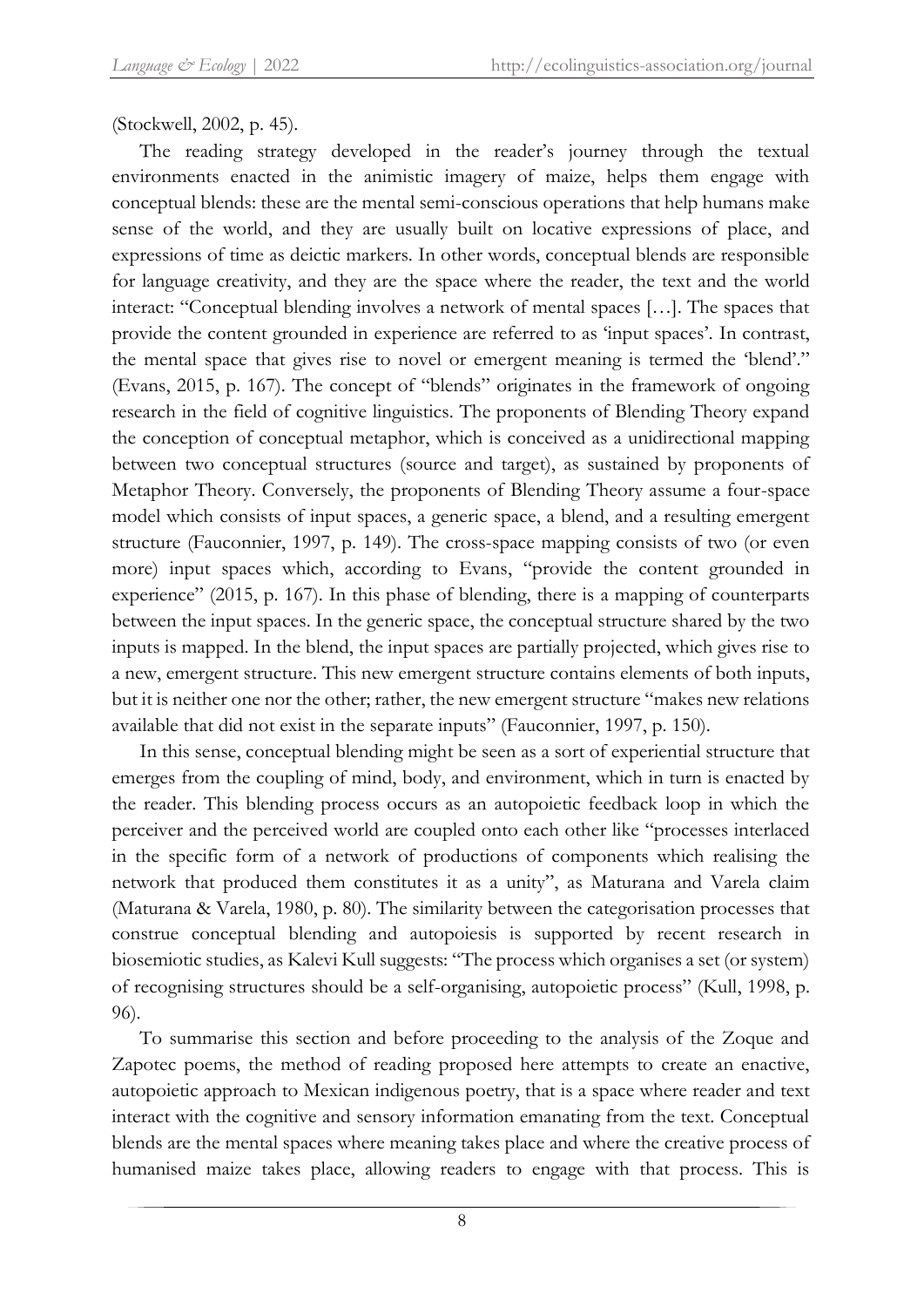important because this method of reading focuses on the interaction between body, mind, and world, which challenges the abstract, commodifying logics of biotech agribusiness. Similarly, this embodied connection between readers and the indigenous poets opens the possibility for an ethical and potentially emancipatory engagement with the oppressed.

Sánchez's poetry brings to life the beauty of Zoque communal wisdom with a political vindication of the survival of Zoque worldviews, especially the millenary cultivation of maize. Similarly, her poetry, whilst being cosmopolitan and multifaceted, is also strongly rooted in the Zoque cosmovision and "shaped by the oral indigenous traditions of the Zoque people" (Perez Aguilera, 2016, p. 207), and Sánchez herself admits being brought up among stories of mystical beings and haunted hills. Crucial for the understanding of Zoque cosmology is the concept of Kojama or soul of the Zoque people, which is formed by "plants, minerals, natural phenomena, or other objects of different kinds" (Sulvarán López et al., 2014, p. 33). Thus, in Zoque cosmology, a person might have more than five Kojamas, which, like many indigenous cosmologies across the world, establishes a continuum of life between the human and non-human life world. This is very clear in her poem "Maize Man" (Circe, 2015) where the poetic persona presented as the seed holder is conceptualised as "protector of the land" and as "flower of maize", that is, as male and female at the same time, as corn is a monoecious plant, challenging mind/body dichotomies prevalent in western thought. Thus, indigenous cosmologies find their way in the text, inviting readers to navigate this transcultural space of indigenous knowledge, which presents these views as forms of interdependence between humans and maize: "Mikeas Sánchez's work illustrates that ancestral and traditional knowledge, or IKS, including agroecological knowledge, has ecocultural relevance in the present. Informed by the monoecious characteristics of corn, Sánchez deconstructs the divisions of human/animal/inhuman and gendered, heteronormative understandings of female/male" (Perez Aguilera, 2016, p. 211). The fragment that I analyse reads as follows:

# **VI**

I am the seed holder Protector of this land The flower of maize With my ancient eyes I observe With my heart I choose every seed My knowledge of the world is not in vain I talk to the owner of the mountain I argue with malevolent plants I am the agitator of invisible beings My voice is heard even in the boundaries of mountains Because nobody will deny my journey through the universe (Poem cited in Perez Aguilera, 2016, p. 211)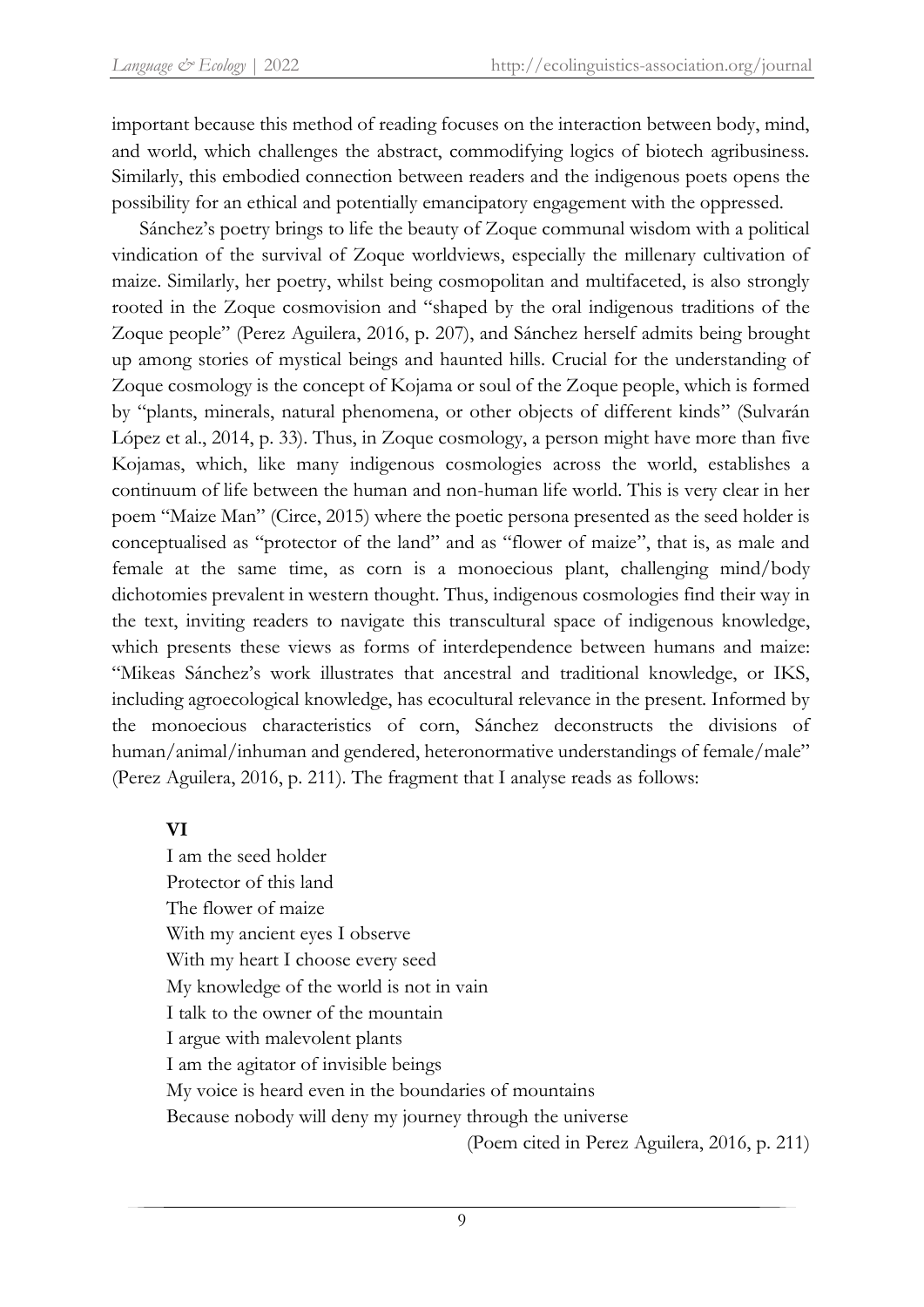As readers enter the space of the poem, they encounter the pronouns "I" and "this" which situate the readers in the relational space of the poem. These pronouns establish the interdependent relation between humans and maize: the "I" is both the caretaker of the land (male) and also the flower of maize (female). In indigenous culture this entity is called "Mokaya", which is the title of the poem that includes the fragment above. The pronoun "I" is pervasive in the fragment whilst showcasing the role of Mokaya as caretaker of the land: "**I** argue", "**I** choose", "**I** am the agitator", "**I** observe" and "**I** choose every seed".

The demonstrative pronoun "this" brings the land closer to the reader, not only creating a poetic effect of closeness and helping readers recreate in their minds, images of mountains and rivers, but also asserting indigenous sovereignty over the land. This effect is reinforced by the repetition of the possessive pronoun "my" in "**my** ancient eyes", "**my** heart", "**my** knowledge" and "**my** voice": the land belongs to Mokaya — which in Zoque language means "corn people" and is the name of the pre-Olmec cultures that inhabited "the Soconusco region in Mexico and parts of the Pacific coast of Guatemala" (Wikipedia, 2015).

As is typical in much indigenous writing, this poetry is plagued with physical locations, evoking sensory information that invites the reader to recreate the imagery with detail. In this case, spatial deixis presents the reader with locative expressions that situate the reader in the particular environment of Zoque natural world: "this land", "the flower of maize", "the malevolent plants", "the world", and even "the universe". All these linguistic elements marking spatial deixis present Mokaya as a supernatural being that inhabits both the physical world and beyond, creating a beautiful picture of Zoque cosmology. In this sense, the contrast between the evoked natural imagery and the absence of verbs of motion ("I observe", "I choose", "I talk") reinforces the effect of contemplation of creation, as if the whole of creation is present in front of the reader rather than moving from one place to another. Paradoxically, the only movement appears in the last verse, "my journey through the universe", which creates an almost magical effect of transportation.

As regards temporal deixis, all the verbal tenses (except the last one, "nobody will deny") are in present, which contributes to create an effect of immediacy and assertiveness over the land. The imagery is presented in the "now", readers are reassured that the Mokaya is not merely a past mythical figure but a force that extends its power into the future.

The different aspects of deixis or "space builders" (Stockwell, 2002, p. 97) analysed above are crucial in the construction of time, space and domain spaces that configure the fragment. In this case, the fragment consists of time spaces, indicated by the present and future tenses, which create, as mentioned above, an effect of assertiveness and affirmation for the land. Space spaces are formed by the locative expressions related to the physical features of the land, namely the mountains, the flower of maize, the land, the world, and the universe. And the domain space is marked by the word "seed" and the various roles professed by the caretaker of the land, that is, observing, choosing the seeds, talking to the owner, or arguing with malevolent plants. Therefore, the domain space asserts the role of the Mokaya as an active agent in charge of mediating between the human and non-human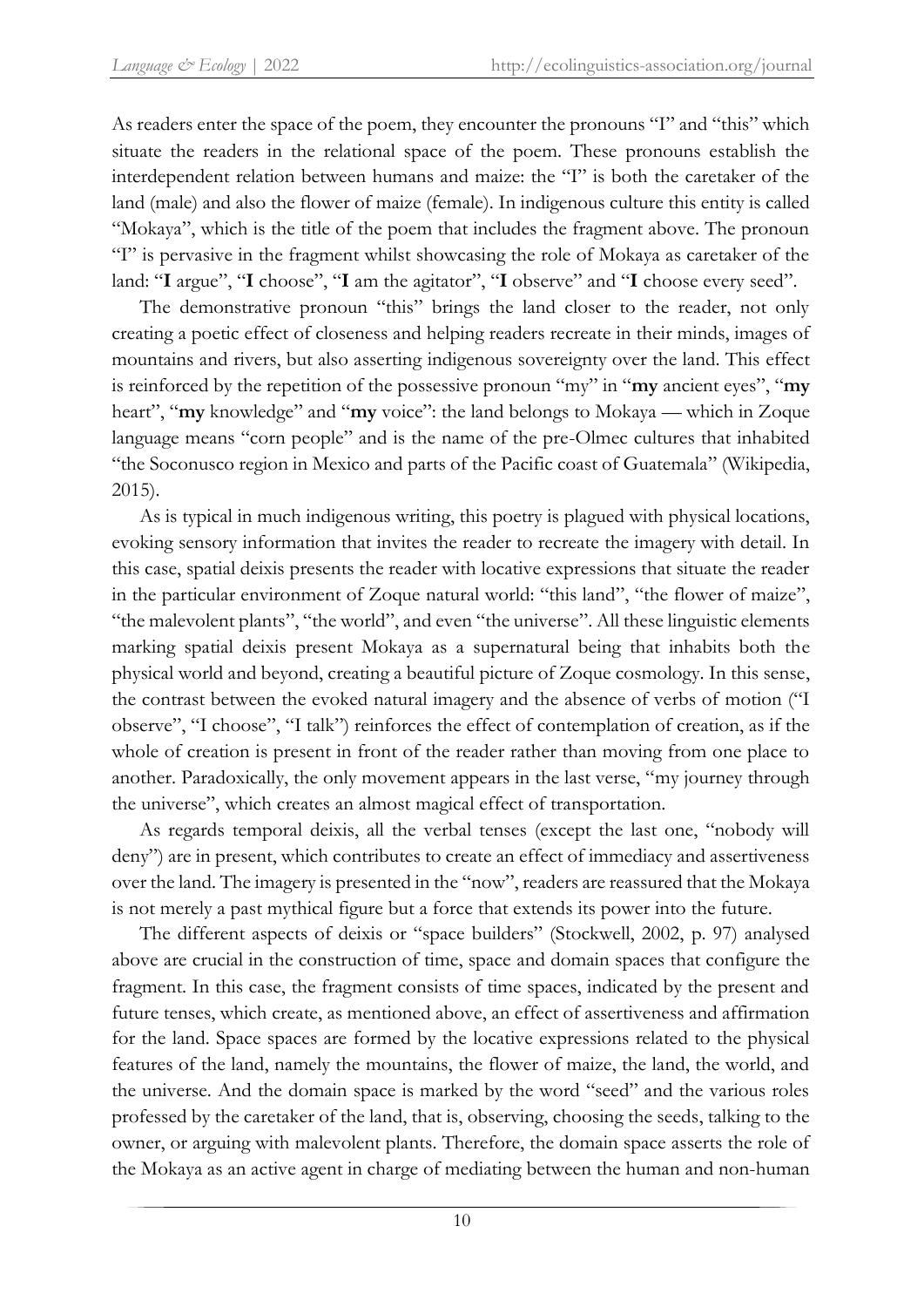world. By means of the deixis and mental spaces analysed above, the writer deconstructs the traditional distinctions between human/nature/animal, or male/female.

As readers cross the mental spaces of the poem, they may wish to stop and focus on the representation of the indigenous land worker as a flower of maize. As a conceptual blending, the process involves an initial stage of input spaces formed with the content grounded in experience. In this case, the space spaces formed by the natural elements, and the domain space formed by the references to the caretaker of the land, form the input spaces. We all carry in our mind images of landscapes filled with mountains and plants, their smell, the hard, cold texture of rocks, and the softness of grass. Our experience of mountains and plants evokes amazement at their beauty, peacefulness, a sense of belonging and connection, yet respect and caution for their dangers. Our experience of the flower of maize might evoke notions of resilience, perseverance, and renewal. Likewise, our experience of land workers might involve the idea of physical effort, care, and nourishment. Thus, the two input spaces might be processed as follows:

# **Input space 1**:

- Indigenous peasants have a physical, organic body.

- Indigenous peasants use the effort of their bodies to ensure the nourishment of the land.

- Indigenous peasants treat the land carefully and respectfully.

- Indigenous peasants are generous in their effort to cultivate the land.

# **Input space 2:**

- Flowers of maize are physical, organic entities.
- Ensures the germination of maize.
- Both male and female.
- Delicate, soft, gentle, yet strong and resilient.

But to know how to integrate these elements in a blend, a generic space is needed. In these space maps, the generic properties in both input spaces are connected. In other words, this is the space where elements across the input are matched. In this case, the image suggests that both land workers and maize ensure the continuation of life as shown below:

#### **Generic space:**

- Organicity
- Earth dependence
- Reproduction
- Shape

#### **Blend:**

Once counterparts have been matched, they are projected into the blend through the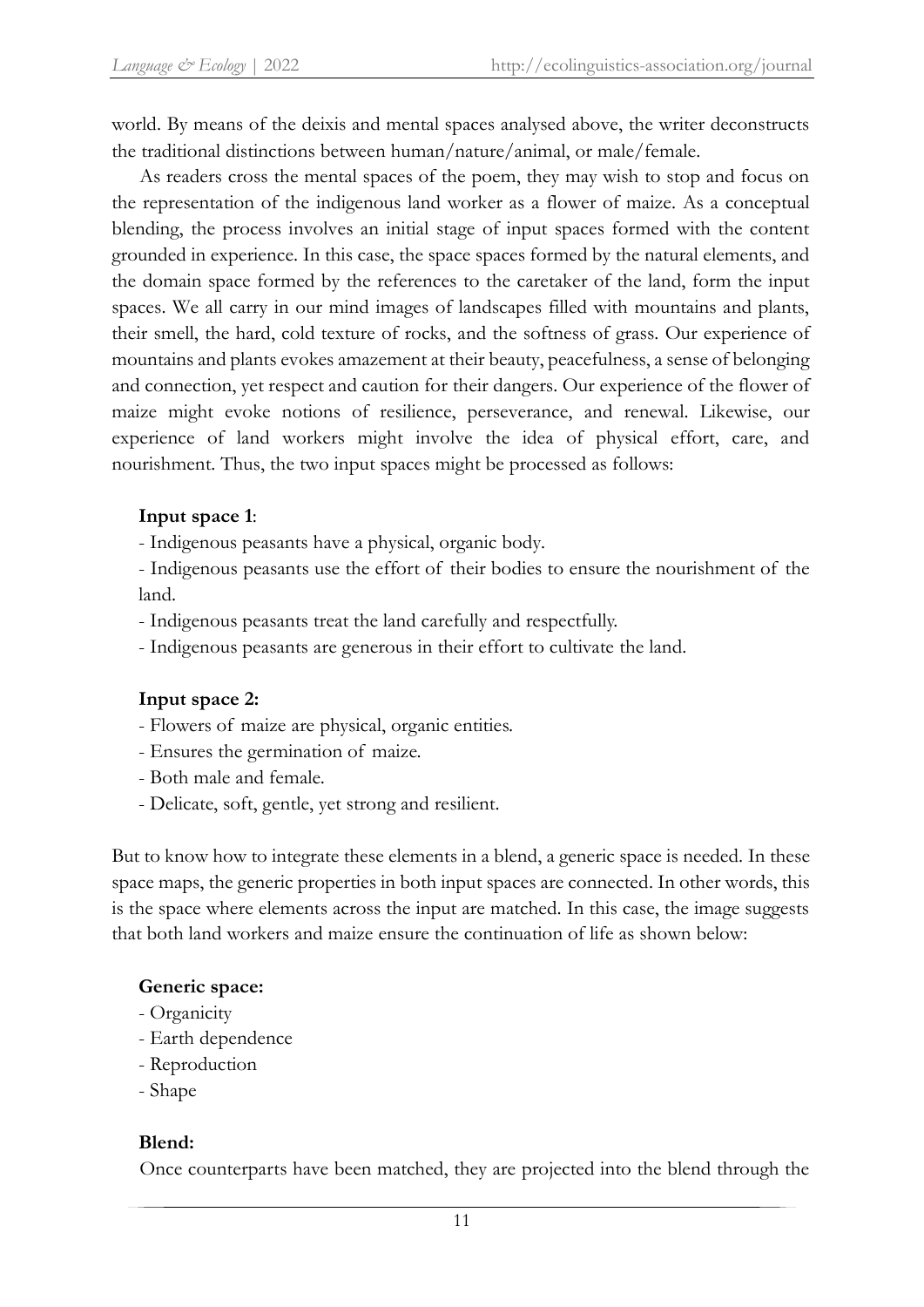process of "compression" (Evans, 2015, p. 168), through which a new entity is born from the fusion of two or more elements in the counterparts. The relevant information we extract from the flower of maize is the hairy floret; the relevant information extracted from the seed holder is the hands. In so doing, a new entity is created that has human and maize attributes: this new entity is neither male nor female as we learn from Sánchez in another beautiful poem titled "One", is resilient, nourishing, delicate and respectful of nature cycles. Thus, the image highlights the interdependence between humans and nature, where both appear as extensions of each other. At this point, readers might use their imagination to enact this imagery in as many ways as they possibly can. Readers might recreate in their minds a caretaker entity with arms and stamens and pistils, or they might evoke an image where the maize plant resembles a human body. Readers might as well evoke the sensuous qualities of this new entity: this half human, half maize entity might smell nutty and musty, and might have the rough texture of the land worker's skin and the firmness of the cob. What we see in this four-stage conceptual blending process is the dance of autopoiesis in the reading of poetry, one in which readers continuously recreate the other's emotions and feelings through the creative process of conceptual blending. Thus, the poem emerges as a tandem between the poet, the reader, the environment, the body and the mind, and in every enactive process, in every new generation of meaning, the marginalised "other" (in this case Mexican indigenous land workers) appears a fully embodied human being and the possibility of a greater understanding of the indigenous world arises as a space where oppression can be radically questioned and even negated.

Additionally, the previous analysis casts new light on Ingold's notion of animism as the transformative potential of all beings to reciprocally bring one another into existence. The analysis of the blend not only shows the interrelated process of mutual creation between the maize and the indigenous mind, but also adds the reader in the equation: the reader also brings forth their own elaboration of the humanised flower of maize projected in the blend. In this way, it is possible to reconceive animism as an ampler transformational force in cognitive poetics by making the reader a co-creator of meaning in animistic imagery.

From an emancipatory perspective, this analysis of the conceptual blending is where Dussel's theory of the analectic can be informed by a more detailed analysis of the interaction between readers and the marginalised, the excluded "other". Instead of appearing as merely "other" described and analysed from a position of power, the indigenous text engages readers in a process of co-creation. Similarly, the resources of cognitive poetics allow us to adopt a delayed categorisation type of reading (Tsur, 2002, p. 288) whereby this journey through the indigenous conceptual blend is made possible. Likewise, the analysis of the conceptual blending opens an avenue for the exploration of Dussel's concept of material principle of ethics mentioned in this paper: this process of engagement between the reader and the indigenous mind allowed by the analysis of the conceptual blending creates a space where indigenous cosmologies might be better understood and, therefore, reproduced spiritually and culturally. If, according to Dussel, the material principle of ethics involves the reproduction of human's "physical, spiritual,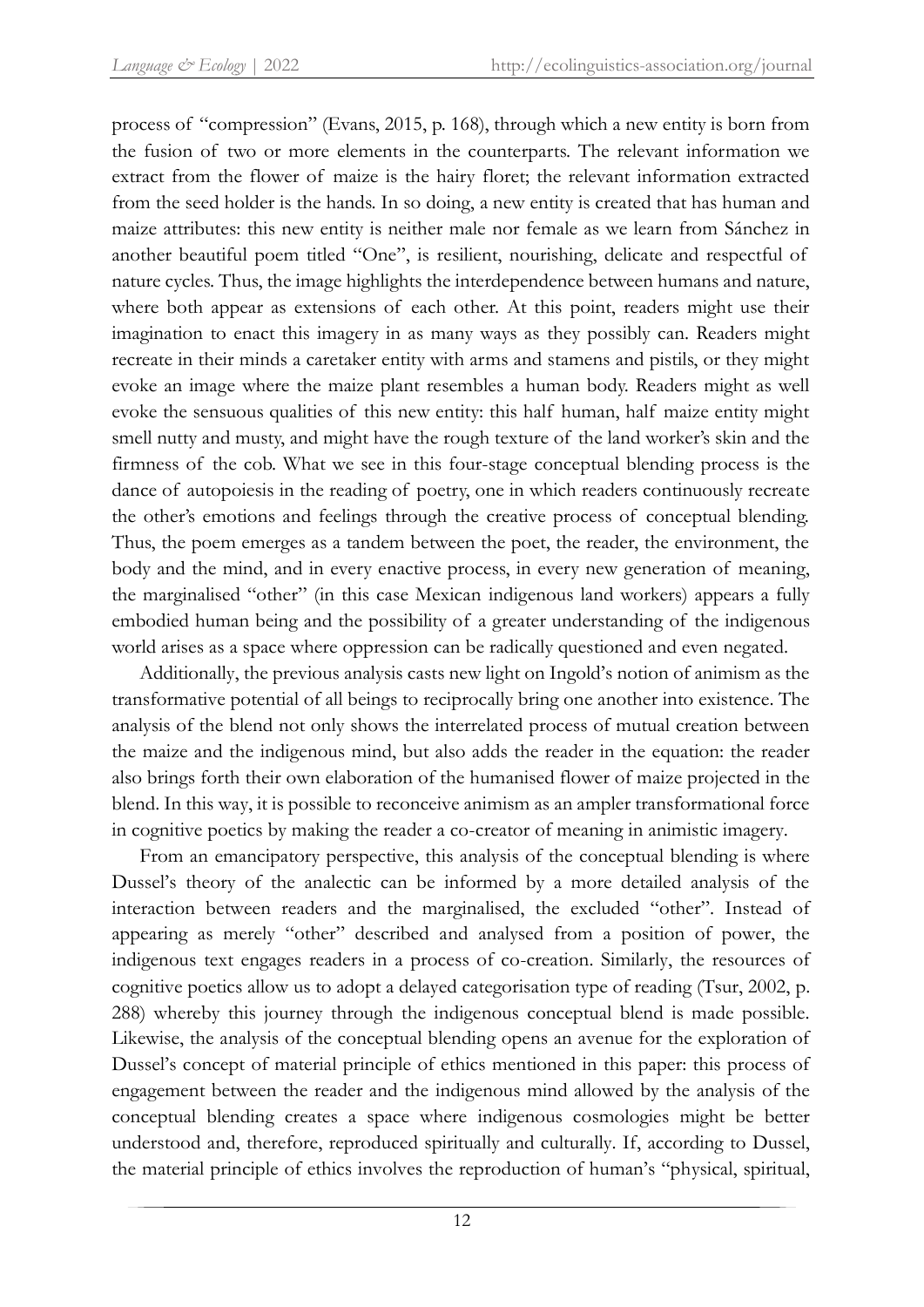and cultural life" (Dussel, 1998, p. 131), then the co-creation process in the blend might be seen as a potential contributor to that purpose.

# **4. Natalia Toledo: humans as maize**

Natalia Toledo (Juchitán de Zaragoza, Oaxaca; 1968) is a Mexican poet who writes in Zapotec language. She has published four volumes of poetry in bilingual form (Isthmus Zapotec and Spanish) which have been translated into various languages (Words without Borders, 2018). Toledo's work is deeply entrenched in Zapotec indigenous culture, and the imagery of her poetry leans heavily on Zapotec's cosmology, which is stunningly rich and diverse. Equally important is the biocultural role of maize in Zapotec culture, which is a basic ingredient in their diet and their cultural worldviews, because as Zapotec writer Javier Castellanos claims, "our history is that of corn" (Castellanos, 1988, p. 238) and, more importantly, corn is an ingredient that, in Zapotec cosmology, created the human race, "its flesh, blood and sustenance" (Florescano, 2000, p. 16). Zapotec culture is inherently animistic as humans are perceived as descendants of animals from the local fauna, from the earth, the caves, and even from trees.

In her poem "Unkerneled Flower", Toledo's beautifully sensual lines deconstruct the artificial division between humans and nature:

# **Unkerneled Flower**

Throw the purple grains of corn On your bed mat So that you get to know the cob that you are made of, Dekernel your body In the fire of the hotplate On the soil of the world, grain of corn we are

(My translation, Oaxaca Maíz, 2018)

The cognitive mapping continues with perceptual deixis, through which readers are presented with the poetic participants. First, the definite article in "**the** purple grain of corn" introduces one of the perceptual elements, the grain of corn, as well as "**the** cob that you are made of", which will play a crucial role in the blending as it presents human and maize as sharing properties. This is followed by the personal pronoun "you", which introduces the poetic persona to which the fragment is aimed at. By means of spatial deixis, readers elucidate the deictic centre in place, which in this case might be a home: "**on** your bed mat" and "**in** the fire of the hotplate" present the space of a home, a kitchen perhaps as deictic centres. Likewise, "on the soil of the world" takes readers out of the homely context into a universal dimension in which the locative "soil" acts as a link between bodies of corn, springing out if it and the world in which corn grows. In terms of temporal deixis, the imperative tense and the present tense locate the fragment in the "now": the dialogue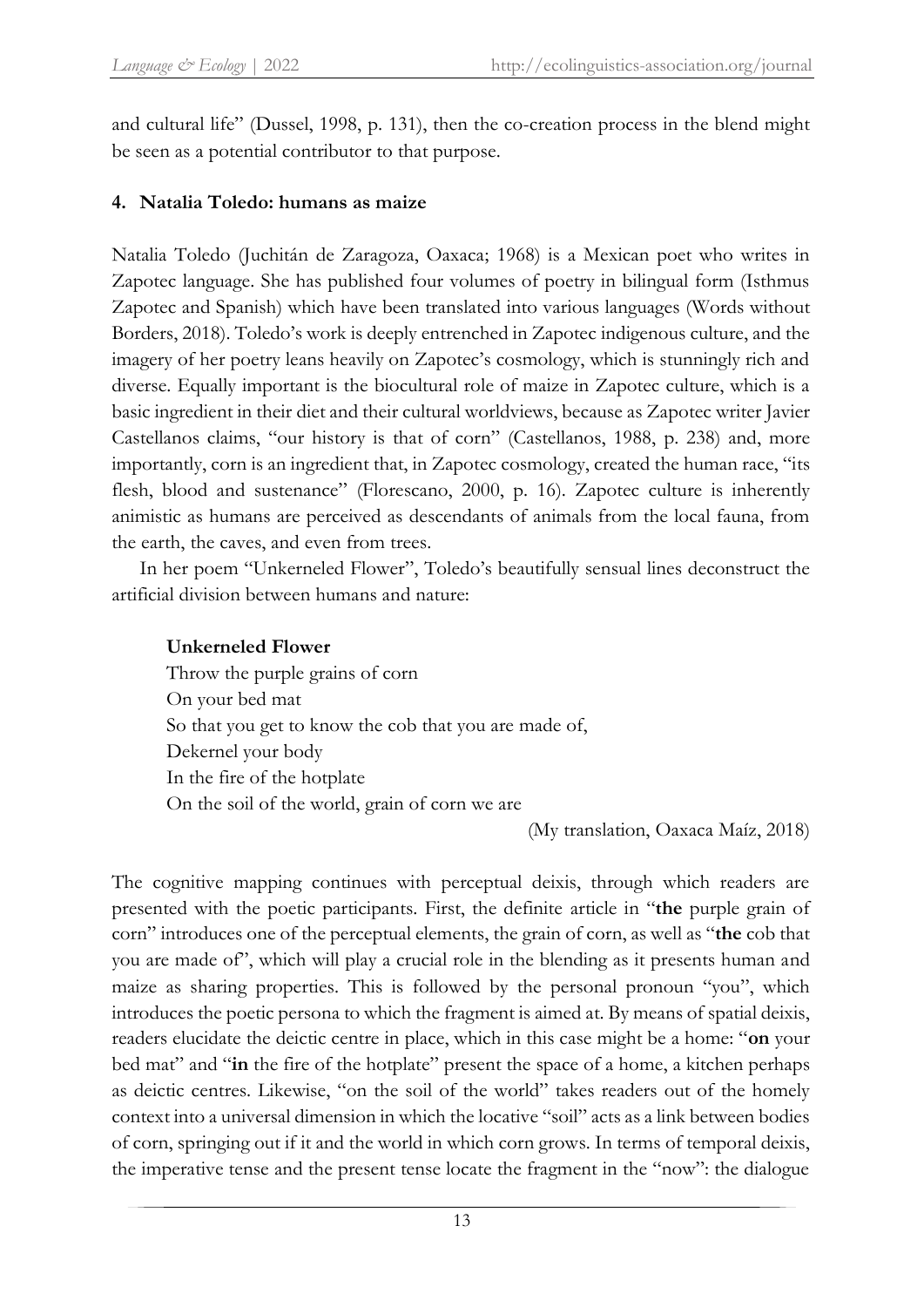between the poet and the participant "you" is sustained by a command, as in "**throw** the purple grain of corn" or "**dekernel** your body". Both verbs help generate sexual tension, as deictic elements such as "bed", "fire" or "body" might be interpreted as sexual elements. Finally, the present tense in "grain of corn **we are**" adds an element of timelessness that perfectly combines with the universal dimension of "on the soil of the world": time and space are dominated by the essentiality of human's rootedness in maize, which is crucial in the Zapotec cosmovision. So far, this deictic referentiality helps reader engage with the multi-dimensional space of the poem: the domestic imagery serves as a spatial frame where sexuality and reproduction bring forth and perpetuate life. Thus, deictic referentiality produces the building blocks on which the mental spaces of the poem are sustained.

Again, readers might wish to focus their attention on the image of the body represented as maize ("the cob that you are made of"; "grain of corn we are"). Human bodies might be generally experienced as warm, cold, thirst, hunger, fatigue or pleasure. Similarly, our experience of corn might involve its sweet and crunchy taste, its firm yet soft and creamy texture, or the immense fields of maize plants which form a fundamental part of nutrition for humans. Also, the poem features the domain space of houses, which are generally experienced as having walls that protect us from the outside world, offering security, control, belonging, privacy, as well as a sense of identity and memory. This network of mental spaces might be developed as follows in the process of conceptual blending:

# **Input space 1:**

- Humans have a physical, organic body.
- The human body is made of various parts.
- Humans reproduce.

# **Input space 2:**

- Corn has a physical, organic constitution.
- It is made of grains.
- It is a produce of the earth.

Again, the generic space will match counterparts between the input spaces:

#### **Generic space:**

- Organic, biological entities
- Reproduction
- Earth dependence
- Shape

#### **Blend:**

Again, once the counterparts have been identified, some of them will be projected in the "compression" phase of the blend, where features for the two entities are integrated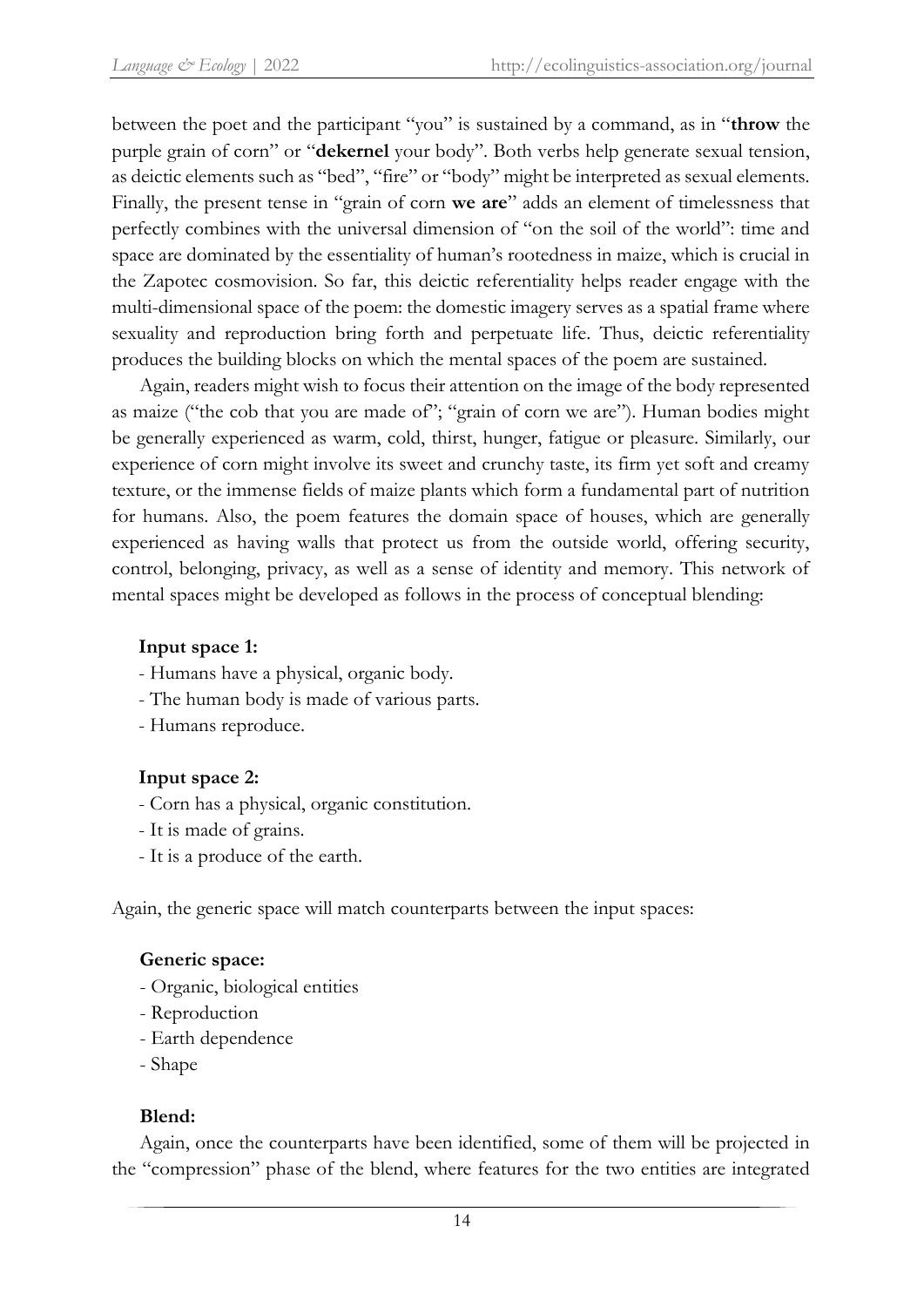into one. The relevant information extracted from the human body has to do with its shape as it is formed of various parts. For the cob we extract its earth dependence as well as its reproduction. Therefore, a new, emergent entity arises sharing elements of the two, but without resembling completely any of them. Thus, readers can recreate the image in their minds as an entity that has the shape of a human, grains of corn springing from the earth whilst the grains are thrown in a bed mat and then burn in the hotplate. This stage of interaction between the reader and the text can be described as an autopoietic process since meaning is generated in a feedback loop in a process of structural coupling between the reader and the text. As readers elaborate the emergent entity of the humanised corn, new meaning is generated that in turn feeds on the reader because readers might wish to engage with the sensory information emanating from the image, or with the cognitive possibilities of humanised corn.

The sexual connotations and eroticism of the image are obvious as throwing the grains of corn in the bed mat and the "dekernelling" of the body clearly suggest the initiation of the sexual ritual. But sexuality is the thread conducting the story that the blend exemplifies splendidly: what is at stake in this blend is the reproduction cycles of human and nonhuman life (a crucial element in Amerindian worldviews). Indigenous land workers are one with corn because their survival depends on this food staple, and the survival of corn depends on the careful hands of the land worker. Indeed, their interaction depends on an intimate, affectionate relation of respect and love for the land. Hence, humans and nonhumans share a relationship of interdependence in which western Cartesian boundaries are blurred. This blend might constitute an excellent illustration of Foucault's concept of "counter-conduct", which is the notion that life cannot be completely dominated or integrated into mechanisms of power. In this way, the analysis of conceptual blending clearly creates a space where readers not only are aware of the importance of the process of creation of the corn imagery, but also of the philosophical and environmental underpinnings of animism. The more readers achieve a better understanding of indigenous cosmologies, the more difficult it will be for hegemonic discourses to undermine those worldviews. This is more crucial in the context of the fight of indigenous farmers against agribusiness corporations whose conception of life is at odds with indigenous notions of renewal and continuation of life. Likewise, the analysis of the conceptual blend also contributes to expand and further elaborate Dussel's notion of the "analectic", as mentioned before in the paper. In this poem, the cognitive poetic analysis exposes the reading process as a space where readers obtain a more profound understanding of indigenous notions of life whilst navigating through the poem and engaging with it. The indigenous other is not presented as a passive entity waiting to be analysed and dissected by an external entity, and information is not "packed" into a verbal label. Rather, a delayed categorisation type of reading allows spending time with the diffuse sensuous information generated by the imagery of humanised corn.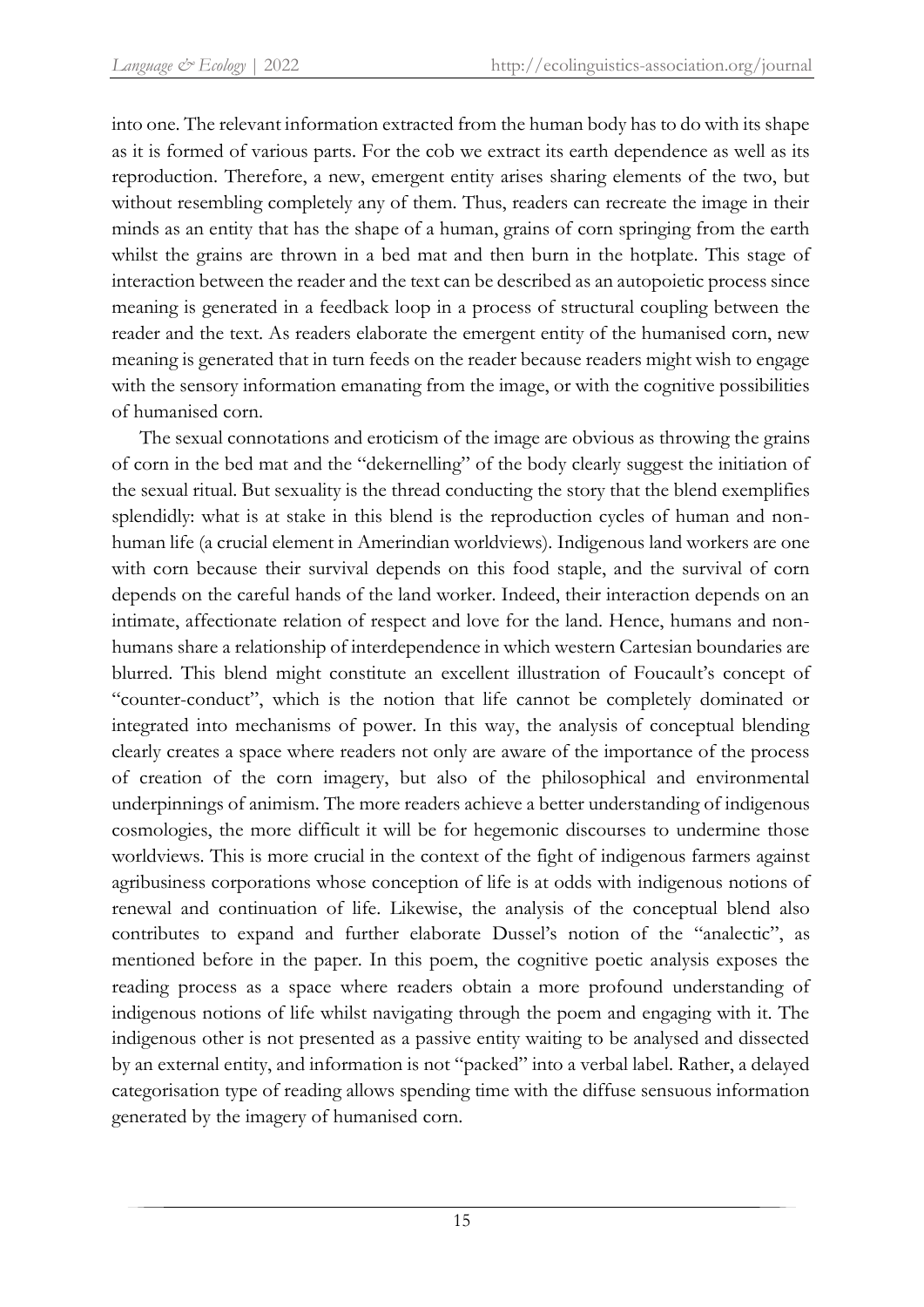# **5. Conclusion: from resilience to emancipation through enactive poetics**

In light of Vyvyan Evan's notion of cooperative intelligence (Evans, 2015, p. 265), the origin of language lies primarily in our capacity to work for the common good, to share responsibilities and to acknowledge the existence of the other. From this perspective, the enactive cooperation between the reader, the text, the writer and the world that emerges in the humanised imagery of maize offers an alternative, life fostering indigenous rationality to the abstract, decorporealising logics of biotech biopolitics. I wholeheartedly agree with Mari-Lou Rowley when she claims that "[d]estructive cycles can be broken through awareness, reflection, and interaction in language" and that "[c]hanging emotions by changing language can alter the attitudes of individuals, the behaviour of systems, and the environment in which we coexist" (Rowley, forthcoming). Indeed, the analysis in this paper shows that the language of indigenous poetry can and must contribute to both adaptation and political change to confront the political and environmental challenges awaiting in the 21st century. This is the reason why the analysis of conceptual blending is so relevant: by allowing readers to engage with the indigenous blends, they become more aware of the rationale behind their cosmologies, and in this way the reading of indigenous poetry can play a more active role in the creation of a more sustainable and equitable world. In this paper, the analysis of humanised maize as conceptual blends contributes to reinvigorate their ancestral indigenous knowledge by exposing their internal creative process, not as an object to be mastered from a distance, but as a cognitive and sensuous interaction process where reader and text co-create each other.

Likewise, the poem analysis suggests that Dussel's notion of the material principle of ethics might further expand the idea of persistence and adaptability to the enactive cocreation and continuation of biological and cultural life. But more importantly, a more environmentally oriented interpretation of Dussel's theory of liberation might shift the centre of the debate from the Eurocentric rationality (Ungar, 2008, p. 219) of certain uses of the term resilience to the inclusion of indigenous marginalised voices, as his concept of "analectic" implies. Thus, not only the ability to adapt or resist but to contest, to "counterconduct" is also relevant here. In this sense, the indigenous perspectives projected in the poem reveal the reluctance of Mexican indigenous communities to be "conducted" by the economic interests of biotech multinationals and free trade agreements, as well as their will to support their own "conduction" of maize cultivation as they have been doing for the last 10,000 years.

Finally, the paper shows it is possible for the analysis of a poem to participate in a process of cognitive mapping from which an empowering discourse emerges in relation to the biocultural resilience of indigenous communities. In this sense, the analysis of conceptual blending might be seen as a "tightly woven fabric of events of freedom" (Hardt & Negri, 2013, p. 239) as the cognitive mapping sheds light on potential common ground between the reader and the indigenous poet, who uses his/her art as a beautiful and lifeaffirming denunciation against cultural oppression.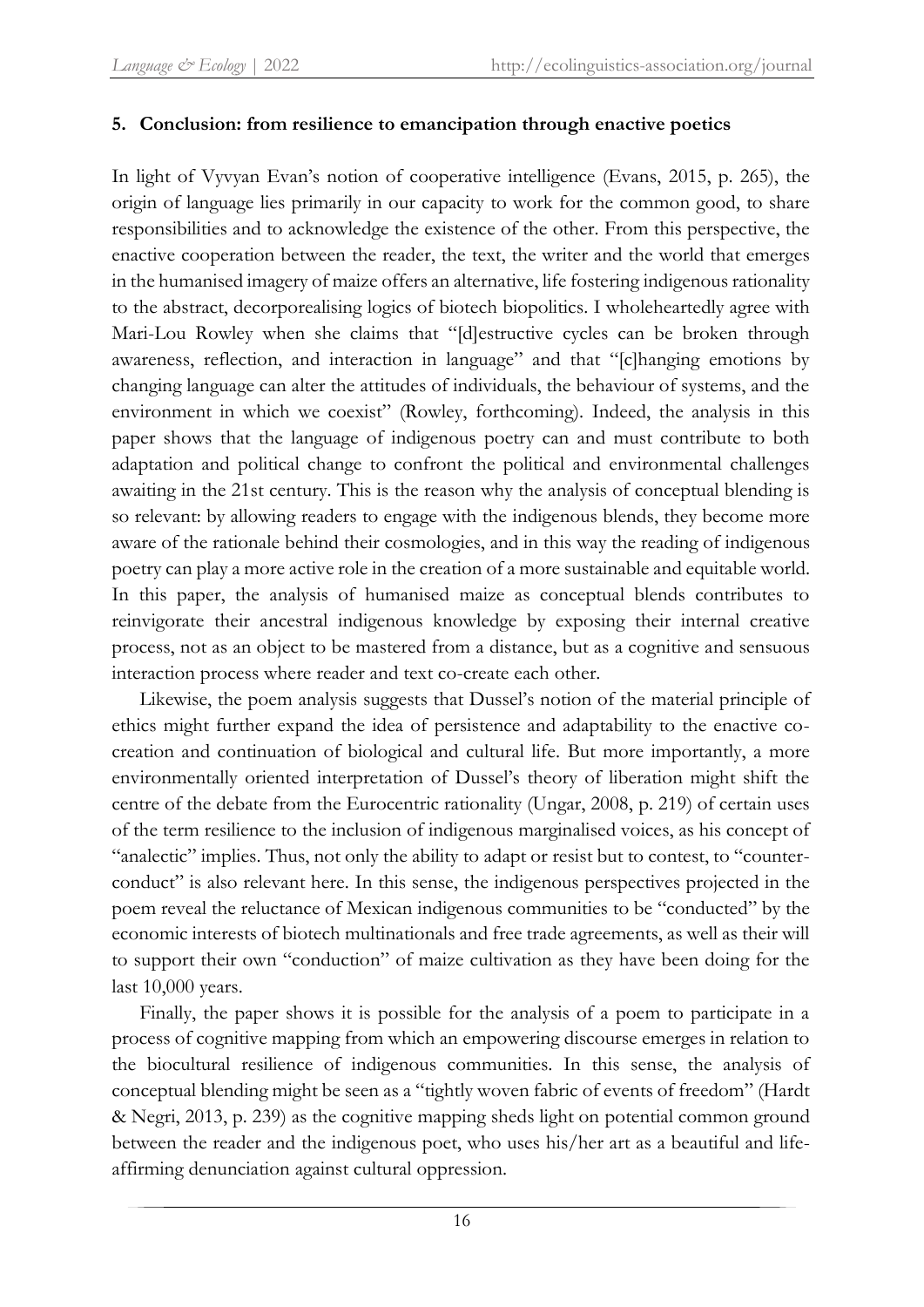# **References**

Armstrong, I. (2000). *The radical aesthetic*. Oxford: Blackwell.

- Arqueología Mexicana. (2020). La creación de los hombres según el Popol Vuh. https://arqueologiamexicana.mx/mexico-antiguo/la-creacion-de-los-hombressegun-el-popol-vuh
- Biblioteca Nacional Digital. (2021). Canción del Maizal. Manuscrito. Gabriela Mistral. http://www.bibliotecanacionaldigital.gob.cl/bnd/623/w3-article-141097.html

Carrillo Trueba, C. (2009). El origen del maíz. *Ciencias, 92-93*, 4-13.

- Castellanos, J. (1988). *El cultivo del maíz en Yojovi. Nuestro Maíz.* México: Dirección General de Culturas Populares.
- Circe. (2015). Mikeas Sánchez, la poesía como resistencia. https://leecirce.com/mikeassanchez
- De Sousa Santos, B. (2010). *Decolonizar el saber, reinventar el poder*. Montevideo: Ediciones Trilce.
- Dussel, E. (1991). *Método para una filosofía de la liberación: Superación analéctica de la dialéctica hegeliana* (3rd ed.). México: Editorial Universidad de Guadalajara.
- Dussel, E. (1998). *Ética de la liberación en la edad de la globalización y de la exclusión*. *(Ethics of liberation in the age of globalisation and exclusion)*. Madrid: Trotta.
- Enciclopedia de la Literatura en Mexico. (2018). Mikeas Sánchez. [http://www.elem.mx/](http://www.elem.mx/autor/datos/117755) [autor/datos/117755](http://www.elem.mx/autor/datos/117755)
- Evans, V. (2015). *The crucible of language: How language and mind create meaning.* Cambridge: Cambridge University Press.
- Fauconnier, G. (1997). *Mappings in thought and language*. Cambridge: Cambridge University Press.
- Florescano, E. (2000). La visión del cosmos de los indígenas actuales. *Desacatos: Revista de Antropología Social, 5*, 15-29. http://www.redalyc.org/pdf/139/13900502.pdf
- Foucault, M. (1976). *The will to knowledge: The history of sexuality* (Vol. 1). Translated by R. Hurley. London: Penguin.
- Foucault, M. (2009). *Security, territory, population: Lectures at the Collège de France 1977-1978* (Vol. 4). Hampshire: Palgrave Macmillan.
- Hardt, M., & Negri, A. (2013). Biopolitics as event. In T. Campbell & A. Sitze (Eds.), *Biopolitics: A reader* (pp. 237-244). Durham: Duke University Press.
- Hindmarsh, R. (2005). Green biopolitics and the molecular reordering of nature. [Paper presentation]. Workshop on Mapping Biopolitics: Medical-Scientific Transformations and the Rise of New Forms of Governance, European Consortium for Political Research Conference, Granada, Spain. https://researchrepository.griffith.edu.au/handle/10072/8682
- Ho, M. W. (2000, March 18). The end of bad science and beginning again with life. *Science in Society Archive.* [Paper presentation]*.* Conference on the Limit of Natural Selection, French Senate, Paris. https://www.i-sis.org.uk/paris.php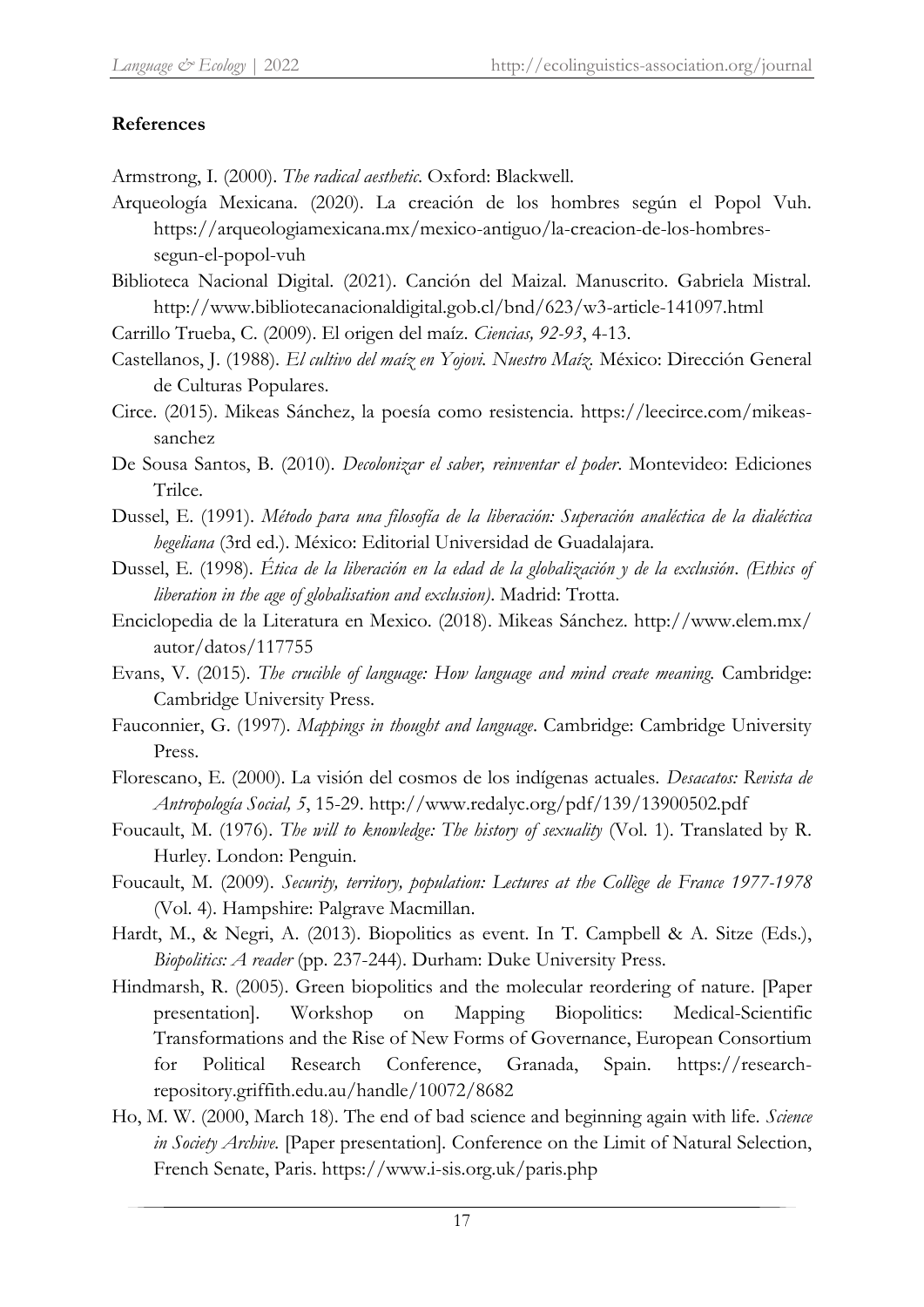Ingold, T. (2011). *Being alive: Essays on movement, knowledge and description*. London: Routledge.

- Kull, K. (1998). Organism as a self-reading text: Anticipation and semiosis. *International Journal of Computing Anticipatory Systems, 1*, 93-104.
- La Via Campesina. (2011). Bali Seed Declaration. Peasant seeds: Dignity, culture and life. Farmers in resistance to defend their right to peasant seeds. International Peasant's Movement. https://viacampesina.org/en/peasant-seeds-dignity-culture-and-lifefarmers-in-resistance-to-defend-their-right-to-peasant-seeds
- Latin American Literature Today. (2017). Three poems: Hubert Matiúwàa. http://www.latinamericanliteraturetoday.org/en/2017/july/three-poems-hubertmati%C3%BAw%C3%A0a
- López, J. L. S., & Romero, A. A. (2014). La idea de naturaleza entre los zoques de Chiapas: Hacia la diversidad epistémica. *Economía y Sociedad, 18*(30), 33-45.
- Lutz, B. (2012). Civilizar al campesino pobre: Biopolíticas alimentarias en Mexico. *Ruris 6*(2), 91-122.
- Maturana, H., & Varela, F. (1980). *Autopoiesis and cognition*: *The realization of the living*. Dordrecht: Reidel.
- Oaxaca Maíz. (2018). Toledo, Natalia. Flor que se Desgrana. http://oaxacacorn.pbworks.com/w/page/5918152/Natalia%20Toledo?fbclid=Iw AR2J3A6MVsWUssmghvHkuiawyLSJdt0x52oI43G6X1fSxG6kv3p9cAtQ-B
- Perez Aguilera, A. (2016). The tangibility of maize: Indigenous literature, bioart and violence in Mexico. In S. Monani & J. Adamson (Eds.), *Ecocriticism and indigenous studies: Conversations from earth to cosmos* (pp. 204-222). London: Routledge.
- Rowley, M. L. (forthcoming). Ecopoetics as enactivist poetics. In F. Bellarsi (Ed.), *Poetic ecologies: Nature as text and text as nature in English language verse* (n.p.). New York: Peter Lang.
- Samberg, L. H., Gerber, J. S., Ramankutty, N., Herrero, M., & West, P. C. (2016). Subnational distribution of average farm size and smallholder contributions to global food production. *Environmental Research Letters, 11*(12), 1-12.
- Stockwell, P. (2002). *Cognitive poetics: An introduction*. London: Routledge.
- Sulvarán López, J. L., & Ávila Romero, A. (2014). La idea de naturaleza entre los zoques de Chiapas: Hacia la diversidad epistémica. *Economía y Sociedad, 30*(18), 33-45. http://economiaysociedad.umich.mx/ojs\_ecosoc/index.php/ecosoc/article/view/ 23/25
- Thompson, E. (2007). *Mind in life: Biology, phenomenology and the sciences of mind*. Cambridge, MA: Harvard University Press.
- Tsur, R. (2002). Aspects of cognitive poetics. In E. Semino & J. Culpeper (Eds.), *Cognitive stylistics: Language and cognition in text analysis* (pp. 279-318). Amsterdam: John Benjamins.
- Ungar, M. (2008). Resilience across cultures. *The British Journal of Social Work, 38*(2), 218- 235. https://doi.org/10.1093/bjsw/bcl343
- Van der Ploeg, J. D. (2017). The importance of peasant agriculture: A neglected truth.